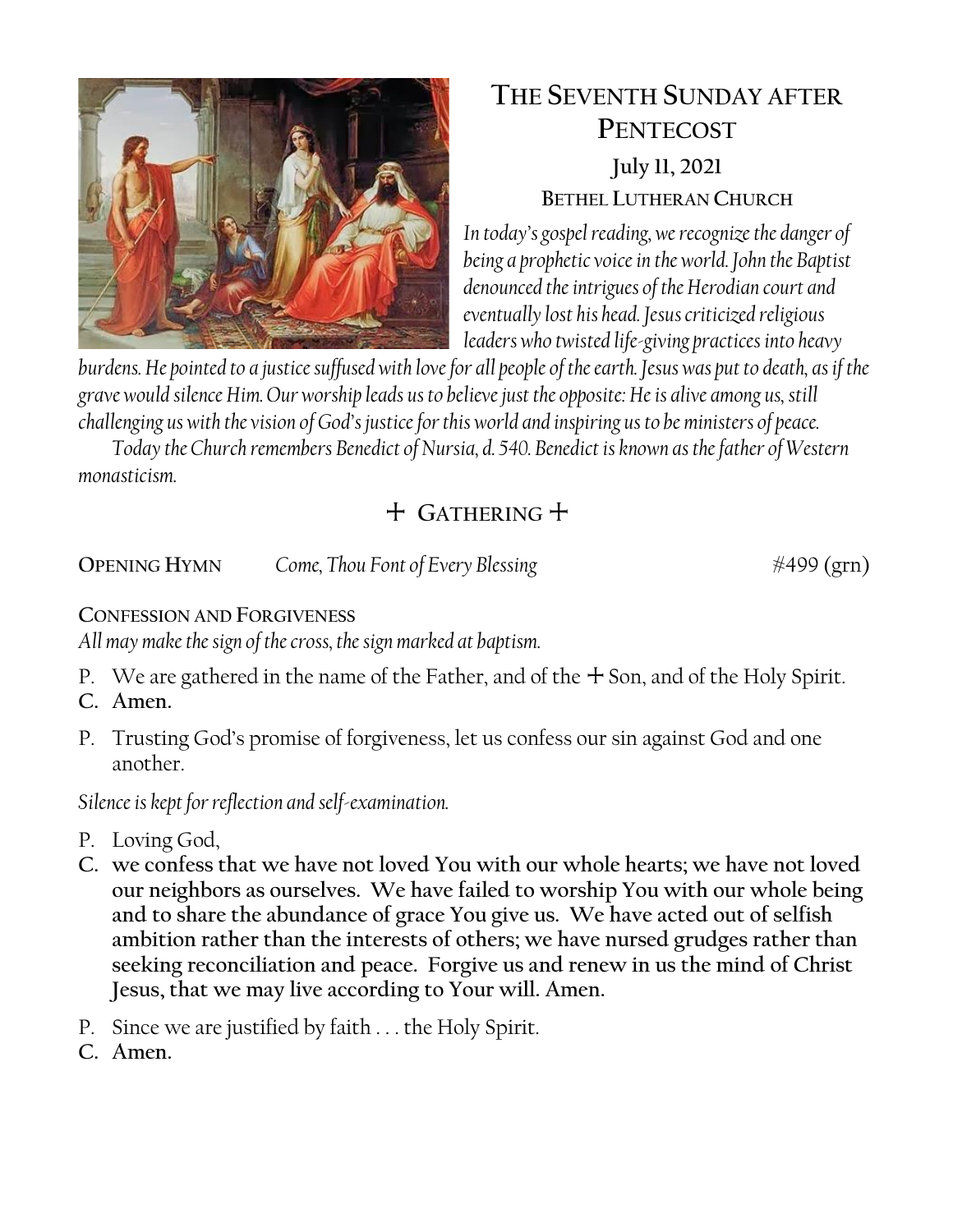### **GREETING**

- P. The grace of our Lord, Jesus Christ, the love of God, and the communion of the Holy Spirit be with you all.
- **C. And also with you.**

### **PRAYER OF THE DAY**

- P. O God, from You come all holy desires, all good counsels, and all just works. Give to us, Your servants, that peace which the world cannot give; that our hearts may be set to obey Your commandments, and also that we, being defended from the fear of our enemies, may live in peace and quietness, through the merits of Jesus Christ our Lord.
- **C. Amen.**

## + **WORD** +

### **FIRST READING: Amos 7:7-15**

*Amos was not the kind of prophet attached to temples or royal courts. Rather, he was an ordinary farmer from Judah called by God to speak to Israel. God's word of judgment through Amos conflicted with the king's court prophet Amaziah, whom Amos encountered at Bethel.* 

This is what He showed me: the LORD was standing beside a wall built with a plumb line, with a plumb line in His hand. <sup>8</sup> And the LORD said to me, "Amos, what do you see?" And I said, "A plumb line." Then the LORD said,

"See, I am setting a plumb line

in the midst of My people Israel;

I will never again pass them by;

<sup>9</sup> the high places of Isaac shall be made desolate,

and the sanctuaries of Israel shall be laid waste,

and I will rise against the house of Jeroboam with the sword."

<sup>10</sup> Then Amaziah, the priest of Bethel, sent to King Jeroboam of Israel, saying, "Amos has conspired against you in the very center of the house of Israel; the land is not able to bear all his words. <sup>11</sup> For thus Amos has said,

'Jeroboam shall die by the sword,

and Israel must go into exile

away from his land.' "

<sup>12</sup> And Amaziah said to Amos, "O seer, go, flee away to the land of Judah, earn your bread there, and prophesy there; <sup>13</sup> but never again prophesy at Bethel, for it is the king's sanctuary, and it is a temple of the kingdom."

<sup>14</sup> Then Amos answered Amaziah, "I am no prophet, nor a prophet's son; but I am a herdsman, and a dresser of sycamore trees, <sup>15</sup> and the LORD took me from following the flock, and the LORD said to me, 'Go, prophesy to My people Israel.'

L. The Word of the Lord. **C. Thanks be to God.**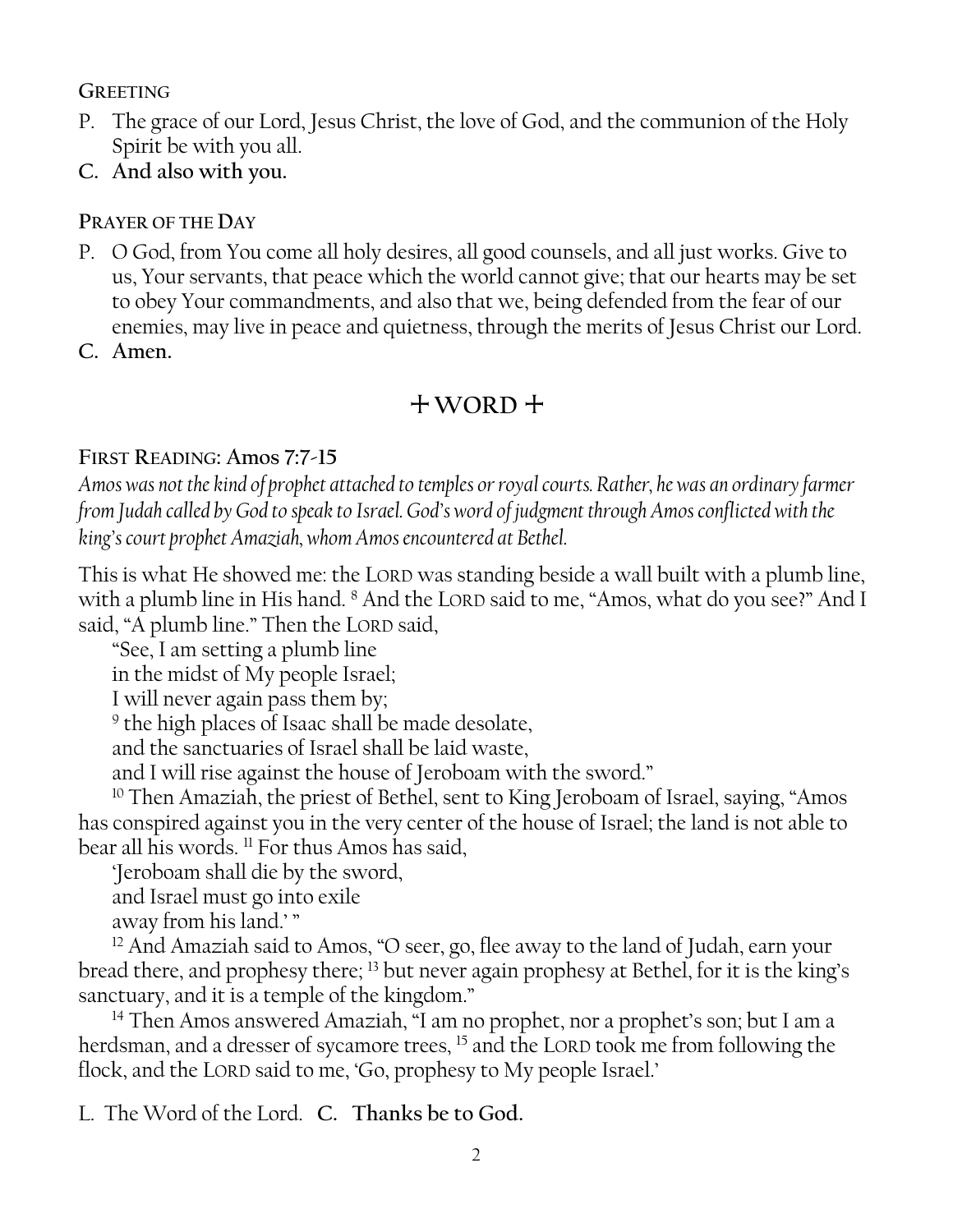**PSALM 85:8-13** *I will listen to what the LORD God is saying.*

I will listen to what the LORD God is saying, for He is speaking peace to His faithful people and to those who turn their hearts to Him. **<sup>9</sup>Truly, His salvation is very near to those who fear Him, that His glory may dwell in our land.**  <sup>10</sup>Mercy and truth have met together; righteousness and peace have kissed each other. **<sup>11</sup>Truth shall spring up from the earth, and righteousness shall look down from heaven.**  $12$ The LORD will indeed grant prosperity, and our land will yield its increase. **<sup>13</sup>Righteousness shall go before Him,**

**and peace shall be a pathway for His feet.**

### **SECOND READING:** Ephesians 1:3-14

*In Jesus, all of God's plans and purposes have been maid known as heaven and earth are united in Christ. Through Jesus, we have been chosen as God's children and have been promised eternal salvation.*

Blessed be the God and Father of our Lord Jesus Christ, Who has blessed us in Christ with every spiritual blessing in the heavenly places, <sup>4</sup> just as He chose us in Christ before the foundation of the world to be holy and blameless before Him in love.  $5$  He destined us for adoption as his children through Jesus Christ, according to the good pleasure of His will, <sup>6</sup> to the praise of His glorious grace that He freely bestowed on us in the Beloved. <sup>7</sup> In Him we have redemption through His blood, the forgiveness of our trespasses, according to the riches of His grace <sup>8</sup> that He lavished on us. With all wisdom and insight <sup>9</sup> He has made known to us the mystery of His will, according to His good pleasure that He set forth in Christ,  $10$  as a plan for the fullness of time, to gather up all things in Him, things in heaven and things on earth. <sup>11</sup> In Christ we have also obtained an inheritance, having been destined according to the purpose of Him Who accomplishes all things according to His counsel and will, <sup>12</sup> so that we, who were the first to set our hope on Christ, might live for the praise of His glory. <sup>13</sup> In Him you also, when you had heard the word of truth, the gospel of your salvation, and had believed in Him, were marked with the seal of the promised Holy Spirit; <sup>14</sup> this is the pledge of our inheritance toward redemption as God's own people, to the praise of His glory.

L. The Word of the Lord. **C. Thanks be to God**

**GOSPEL ACCLAMATION** page 83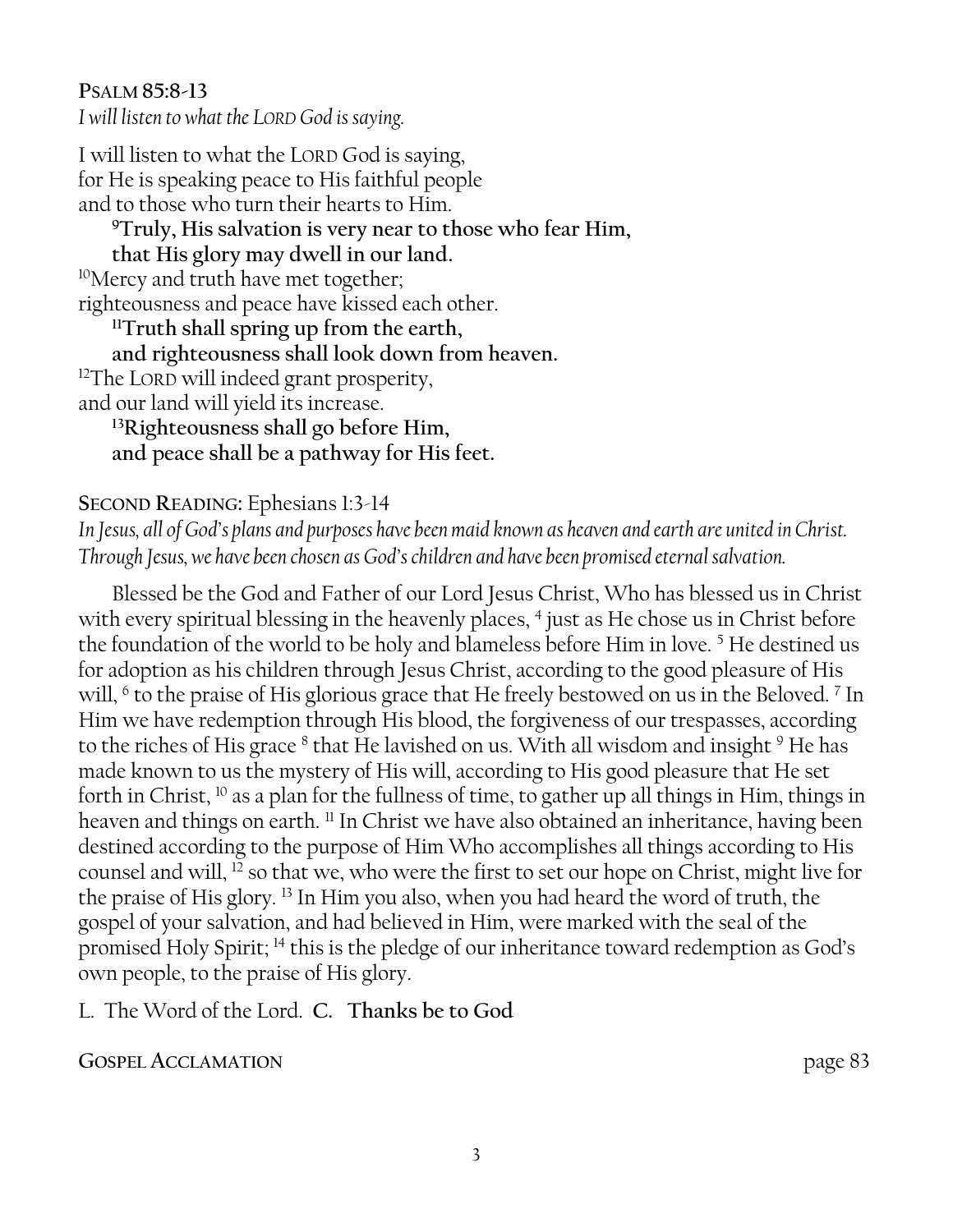### HOLY GOSPEL: St. Mark **6:14-29**

*As Jesus and His disciples begin to attract attention, Mark recalls the story of John the Baptist's martyrdom. Like John, Jesus and His disciples will also suffer at the hands of those opposed to the gospel of salvation.*

### **C. Glory to you, O Lord.**

King Herod heard of it, for Jesus' name had become known. Some were saying, "John the baptizer has been raised from the dead; and for this reason these powers are at work in Him." <sup>15</sup> But others said, "It is Elijah." And others said, "It is a prophet, like one of the prophets of old." <sup>16</sup> But when Herod heard of it, He said, "John, whom I beheaded, has been raised."

<sup>17</sup> For Herod himself had sent men who arrested John, bound him, and put him in prison on account of Herodias, his brother Philip's wife, because Herod had married her. <sup>18</sup> For John had been telling Herod, "It is not lawful for you to have your brother's wife." <sup>19</sup> And Herodias had a grudge against him, and wanted to kill him. But she could not, <sup>20</sup> for Herod feared John, knowing that he was a righteous and holy man, and he protected him. When he heard him, he was greatly perplexed; and yet he liked to listen to him. <sup>21</sup> But an opportunity came when Herod on his birthday gave a banquet for his courtiers and officers and for the leaders of Galilee. <sup>22</sup> When his daughter Herodias came in and danced, she pleased Herod and his guests; and the king said to the girl, "Ask me for whatever you wish, and I will give it."<sup>23</sup> And he solemnly swore to her, "Whatever you ask me, I will give you, even half of my kingdom." <sup>24</sup> She went out and said to her mother, "What should I ask for?" She replied, "The head of John the baptizer." <sup>25</sup> Immediately she rushed back to the king and requested, "I want you to give me at once the head of John the Baptist on a platter." <sup>26</sup> The king was deeply grieved; yet out of regard for his oaths and for the guests, he did not want to refuse her. <sup>27</sup> Immediately the king sent a soldier of the guard with orders to bring John's head. He went and beheaded him in the prison, <sup>28</sup> brought his head on a platter, and gave it to the girl. Then the girl gave it to her mother. <sup>29</sup> When his disciples heard about it, they came and took his body, and laid it in a tomb.

P. The Gospel of the Lord.

**C. Praise to you, O Christ.**

**SERMON**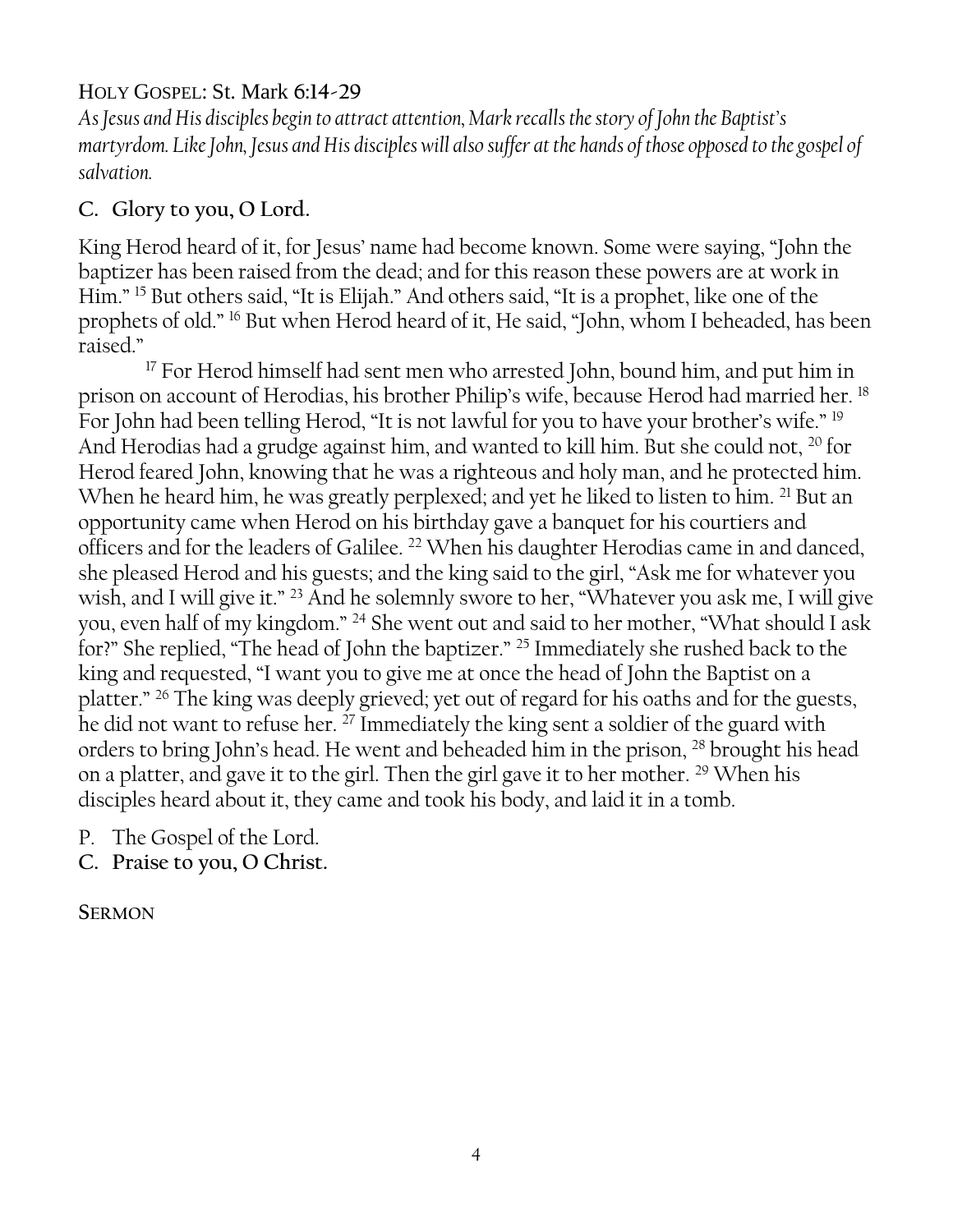

Music: ST. THOMAS, Aaron Williams, 1731-1776<br>Text © 1984 Jane Parker Huber, admin. Westminster John Knox Press

### + **THE RITE OF HOLY BAPTISM** +

**P.** In holy … and obedience to the will of God.

#### **PRESENTATION**

**RENUNCIATION OF EVIL**

#### **PROFESSION OF FAITH**

*The presiding minister addresses the assembly:*

- **P.** With the whole church, let us confess our faith. Do you believe in God the Father?
- **C. I believe in God, the Father almighty, creator of heaven and earth.**
- **P.** Do you believe in Jesus Christ, the Son of God?
- **C. I believe in Jesus Christ, His only Son, our Lord. He was conceived by the power of the Holy Spirit, and born of the virgin Mary. He suffered under Pontius Pilate, was crucified, died, and was buried. He descended into hell. On the third day He rose again. He ascended into heaven, and is seated at the right hand of the Father. He will come again to judge the living and the dead.**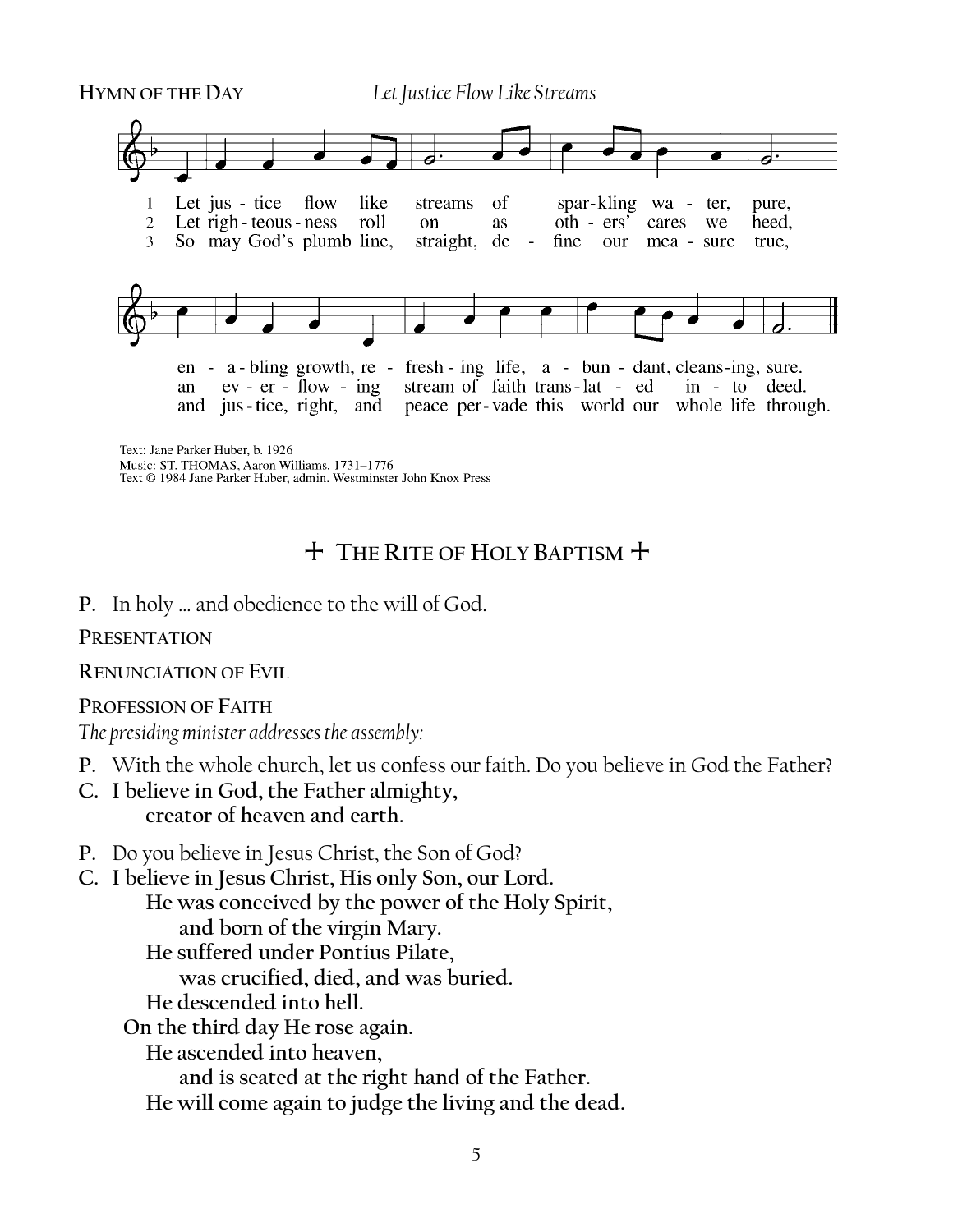- **P.** Do you believe in God the Holy Spirit?
- **C. I believe in the Holy Spirit, the holy catholic church, the communion of saints, the forgiveness of sins, the resurrection of the body, and the life everlasting. Amen.**

### **THANKSGIVING**

- **P.** The Lord be with you.
- **C. And also with you.**
- **P.** Let us give thanks to the Lord our God.
- **C. It is right to give our thanks and praise.**
- **P.** Holy God … all living things.
- **C. Blessed be God now and forever.**
- **P.** By the waters of the flood … the freedom of the promised land.
- **C. Blessed be God now and forever.**
- **P.** In the waters of the Jordan … and of the Holy Spirit.
- **C. Blessed be God now and forever.**
- **P.** Pour out Your Holy Spirit … the Holy Spirit, now and forever.
- **C. Amen.**

### **BAPTISM**

**RESPONSORY SONG:**

All who believe and are baptized Shall see the Lord's salvation; Baptized into the death of Christ, They are a new creation; Through Christ's redemption they will stand Among the glorious heav'nly band Of every tribe and nation.

**LAYING ON OF HANDS**

**SIGNING WITH THE CROSS**

**PRAYER FOR THE PARENTS**

**PRESENTATION OF A CANDLE**

**PRESENTATION OF THE FAITH CHEST**

### **WELCOME**

Through baptism you have been received into the household of God, entrusted with the good news of Jesus Christ, and strengthened to serve by the holy and life-giving Spirit.

**C. We welcome you into the body of Christ and the mission we share. Join us as we give praise to God and bear God's creative and redeeming word to all the world.**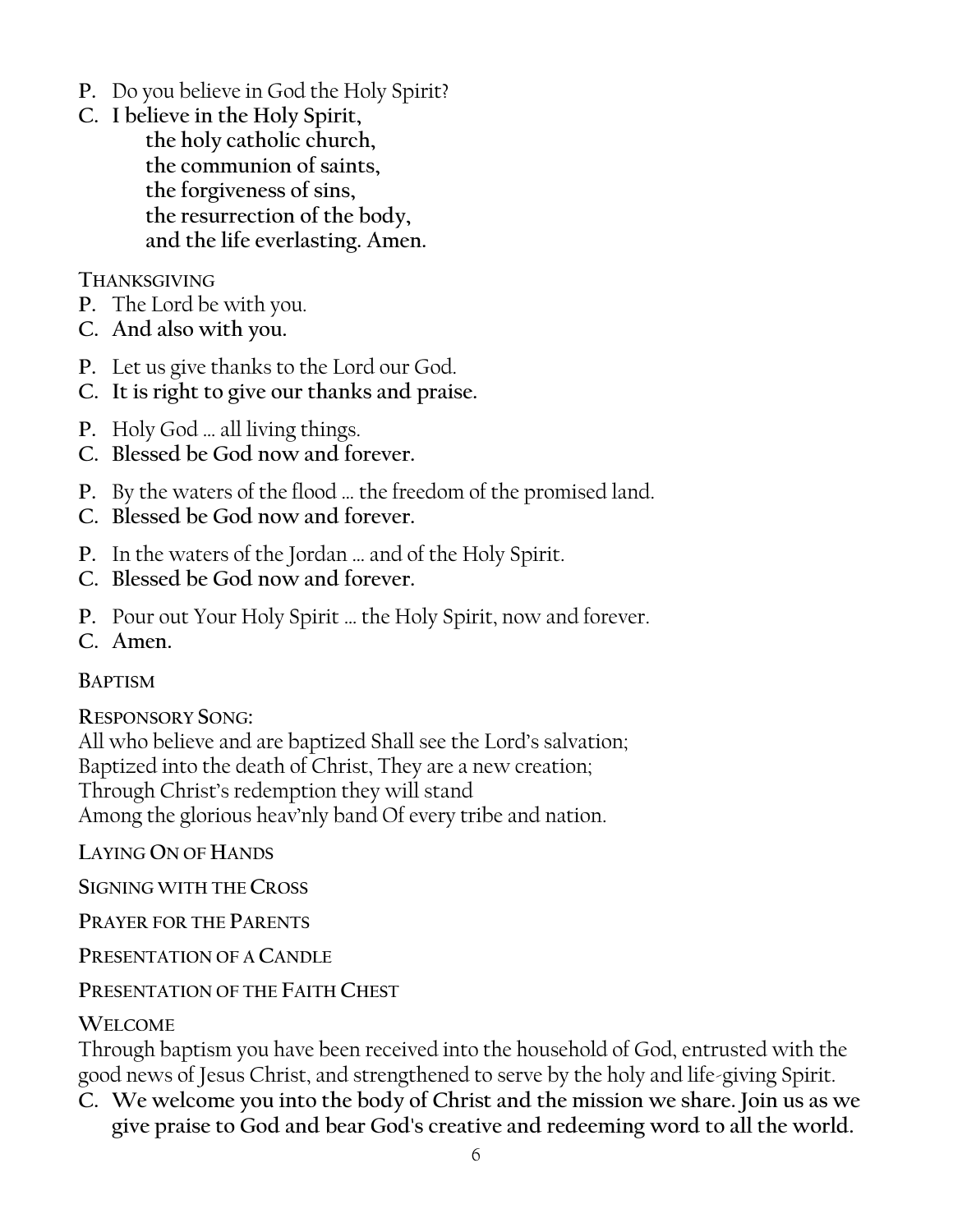### **SHARING THE PEACE OF THE LORD**

**ANNOUNCEMENTS**

**OFFERING /OFFERTORY**

### **OFFERTORY PRAYER**

- P. Blessed are you,
- **C. O Lord our God, maker of all things. Through Your goodness You have blessed us with these gifts. With them we offer ourselves to Your service and dedicate our lives to the care and redemption of all that You have made, for the sake of Him Who gave Himself for us, Jesus Christ our Lord. Amen.**



+ **MEAL** +

### **EUCHARISTIC PRAYER**

- P. You are indeed holy … accomplished our salvation.
- **C. Amen.**
- P. In the night in … the Lord's death until He comes.
- **C. Christ has died. Christ is risen. Christ will come again.**

P. Send now Your Holy Spirit … both now and forever.

**C. Amen.**

**THE LORD'S PRAYER**

**DISTRIBUTION**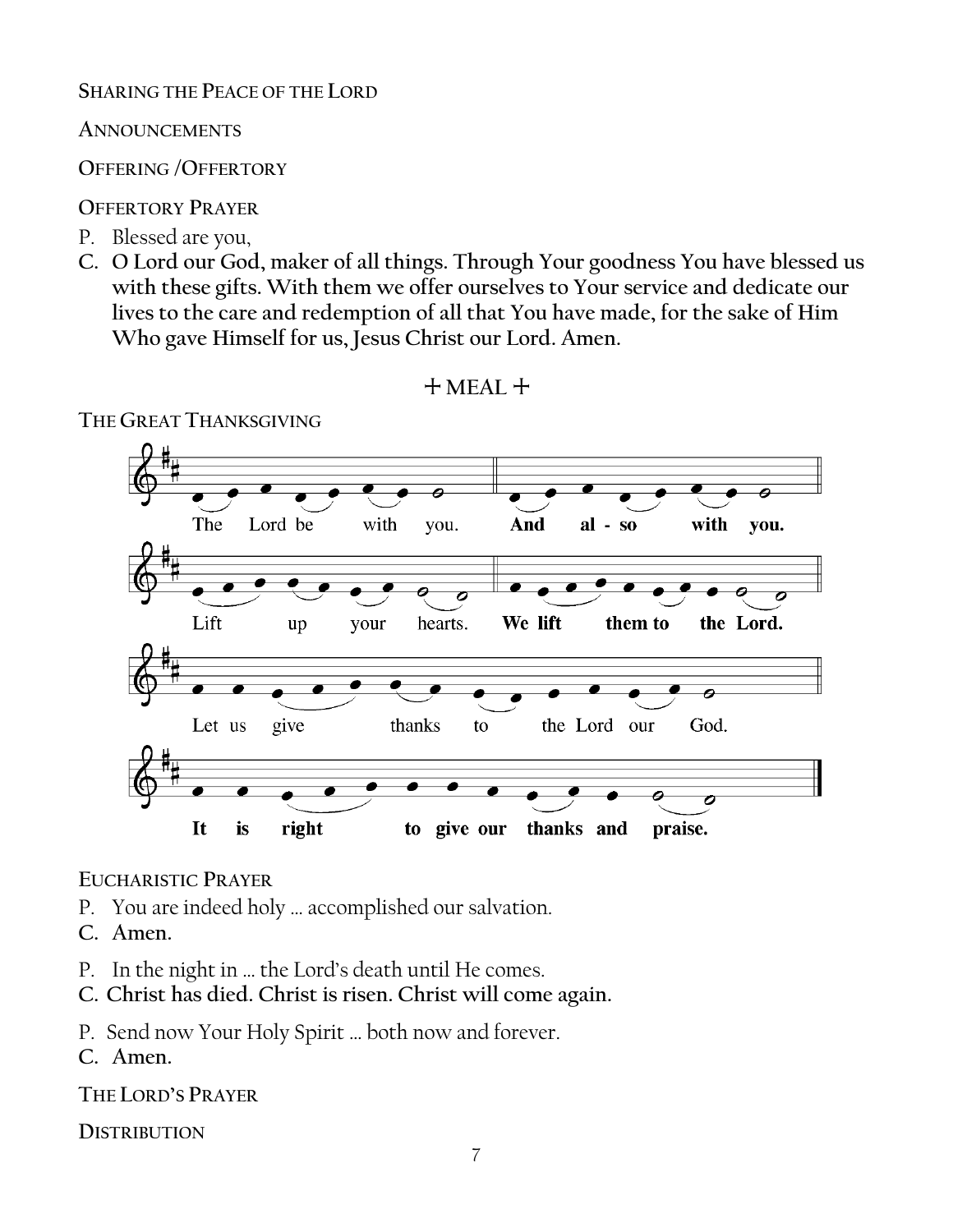#### **POST–COMMUNION BLESSING**

- P. The Body and Blood . . . keep you in His grace.
- **C. Amen**

#### **POST-COMMUNION SONG** page 92

#### **POST COMMUNION PRAYER**

- P. Jesus Christ, You have given . . . Lord forevermore.
- **C. Amen.**

### + **SENDING** +

#### **BENEDICTION**

- P. Jesus is the vine and we are the branches. May you be rooted and grounded in His love. Almighty God, Father,  $+$  Son, and Holy Spirit, bless you now and forever.
- **C. Amen**

**CLOSING HYMN** *Faith of Our Fathers*

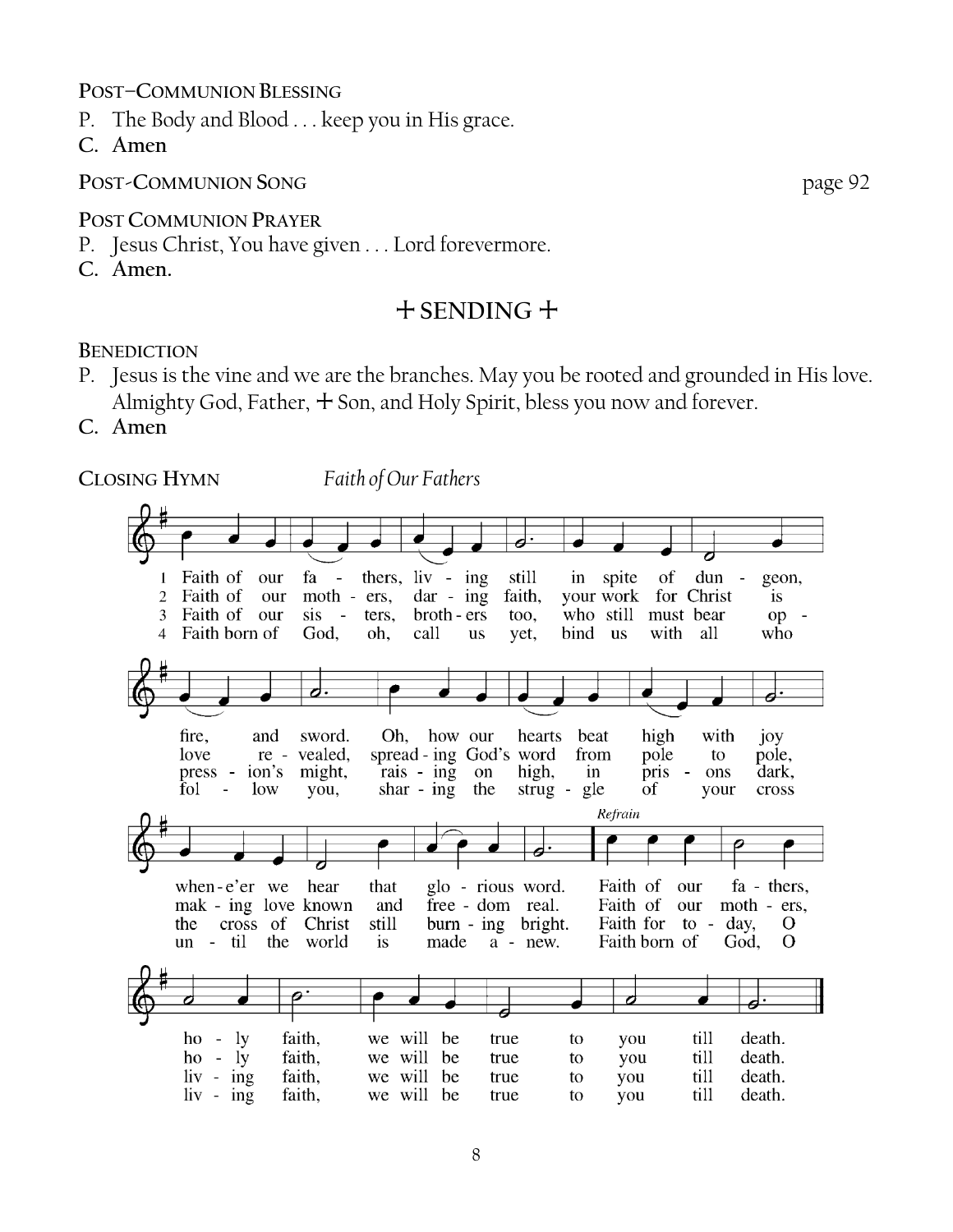**DISMISSAL** 

P. Go in peace to love and serve the Lord.

**C. Thanks be to God.**

### **THOSE WHO SERVE:**

| Ministers: All the People of God | Presider: Pastor Ellen Munter            |
|----------------------------------|------------------------------------------|
| Musician: Lou Knutson            | Reader: Sara Wollum                      |
| Camera: Josh Sumption            | Projection: James Kamrath/Kendon Knutson |
|                                  | Katie Munter                             |

**Sound Room:** Ken Jeremiason and Jerome Bruns

#### **How to reach us:**

Church Office: 507-296-4658 Pastor's House: 507-296-4558 Pastor's Cell: 507-828-1000(call or text) Pastor's email: pastormunter@gmail.com

Bethel email: bethel@ bethelofporter.com Bethel web page: www.bethelofporter.com

### **July 4, 2021**

 General: \$2,389.5 (\$779.50 received through eGiving) Includes: \$1,000.00 from Hemnes Lutheran Church. \$100.00 for funeral luncheon. Savings: \$1,070.00

Includes: \$1,000.00 in memory of Mavis Anderson for Digital Resources. \$50.00 in memory of Norma Dovre. \$10.00 in memory of Bill Ningen. \$10.00 in memory of Jim and Sylvia Pridal.



Emily Morton, Angie Denelsbeck Anderson Shirlee Gabbert, Bill and Karen Pohlen Carol Moon,



Today we welcome Halston Ruth Longhenry into the family of God. Halston is the daughter of Travis and Chelsea. Halston's sponsors are Lauren Dolly and Jordan Hurt. We joyfully receive Halston Ruth into our community and accept our responsibilities in nurturing her life of faith.

# It's almost time for Vacation Bible School.

This year our VBS is going to Mars and Beyond!! Our mission is July 26 to July 29, at Bethel, from 6:00 – 8:30 pm. All space cadets in preschool through 5th grade are welcome to sign up and travel with us this week. The link to register is on our webpage [www.bethelofporter.com.](http://www.bethelofporter.com./)

Don't miss out on the fun! It will be a trip to remember!